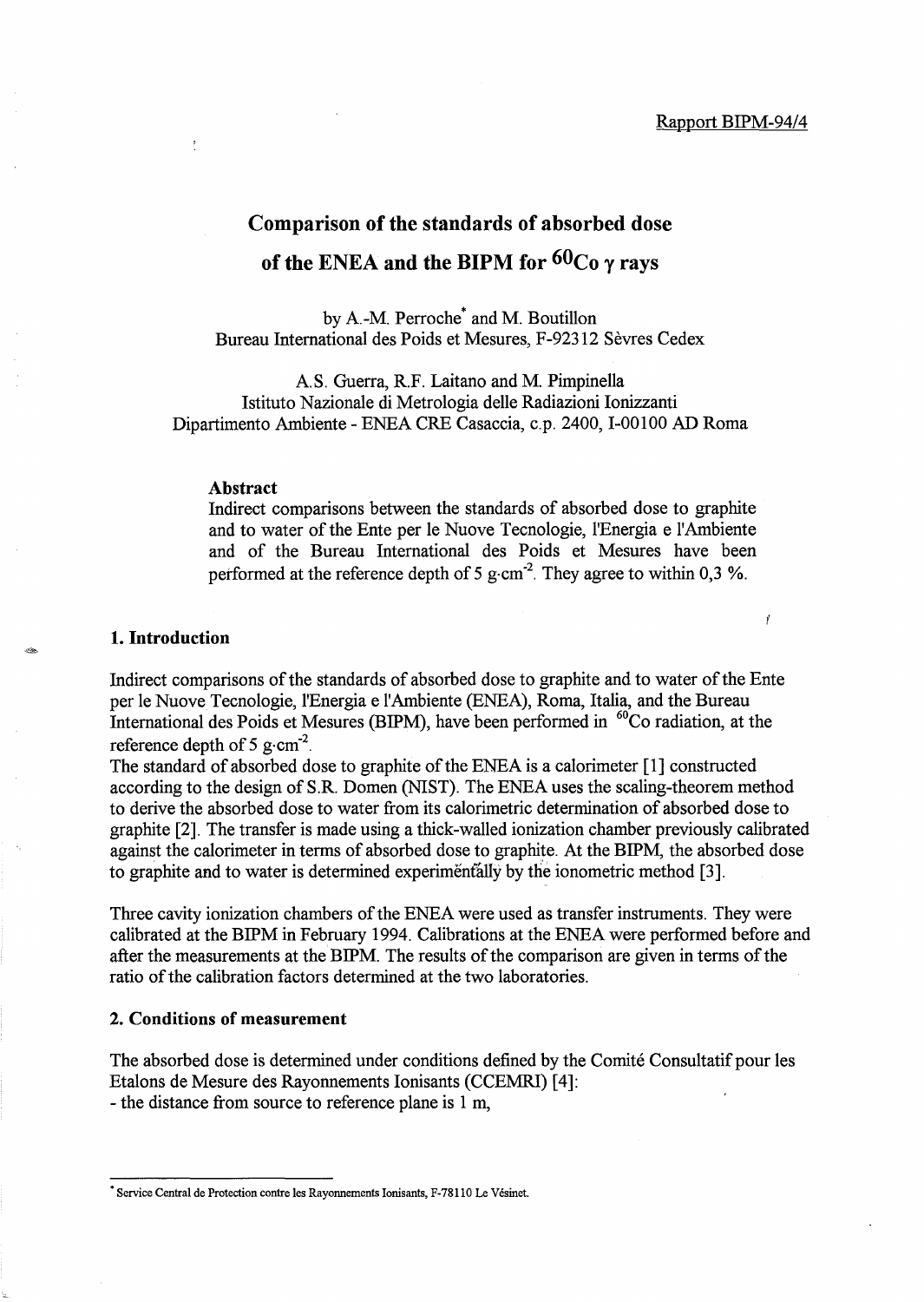- the field size in air at the reference plane is 10 cm x 10 cm, the photon fluence rate at the centre of each side of the square being 50 % of the photon fluence rate at the centre of the square,

- the reference depth is 5 g $\cdot$ cm<sup>-2</sup>.

The transfer chambers are graphite cavity chambers: two of them (volume about  $0.25 \text{ cm}^3$ ) were designed at the ENEA ( $N^{\circ}$  14 and 19) and the third was manufactured by Nuclear Enterprises Ltd. ( $N^{\circ}$  NE 2561-199). The collecting voltage applied to the transfer chambers is +200 V and +300 V for the ENEA and NE chambers, respectively.

## 3. Indirect comparison of standards of absorbed dose to graphite

The ionization chamber ENEA 14 was used as transfer instrument for this comparison. It is placed inside a graphite disc (density  $1,77$  g·cm<sup>-3</sup>) belonging to the ENEA and its axis is positioned at a depth of 1,000 g $\text{cm}^2$  from the front face of this disc. The calibration was performed in the BIPM graphite phantom. For this purpose the graphite disc, in which the BIPM standard is inserted, was substituted by the ENEA disc. The axis of the transfer chamber was at a depth of  $5,040$  g·cm<sup>-2</sup> in graphite.

The calibration factors,  $N_c$ , are determined using the relations

$$
(N_{\rm c})_{\rm BIPM} = \frac{(\dot{D}_{\rm c})_{\rm BIPM}}{(I_{\rm c})_{\rm BIPM}}^* \tag{1}
$$

where

- $(D_c)_{BPM}$  is the absorbed dose rate to graphite at the depth of 5,040 g·cm<sup>-2</sup> in the BIPM phantom (see [5] for detailed information),
- $(\dot{D}_{\rm c})_{\rm ENEA}$  is the absorbed dose rate to graphite as determined in the ENEA graphite phantom [2] at the depth of 5,51 g·cm<sup>-2</sup>, distance from source to surface of the phantom 100 cm, and field size 10cm x 10 cm,
- $(l_c)_{\text{BIPM}}$  and  $(l_c)_{\text{ENEA}}$  are the ionization currents (at 20 $\textdegree$ C and 101 325 Pa) of the transfer chamber, measured at the BIPM and the ENEA, respectively.

The ENEA and the BIPM used their own equipment for the measurement of the ionization current *le.* A comparison of the two measuring devices has been performed at the BIPM and shows a difference of 0, 11 %. Thus, a factor  $f_e = 1,0011$  is applied to the ratio of the calibration factors to take this difference into account. '

The result of the comparison, *Re* , can be expressed in the form

$$
(R_{\rm C}) = \frac{(N_{\rm C})_{\rm ENEA}}{(N_{\rm C})_{\rm BEM}} f_{\rm e} \quad , \tag{2}
$$

and is given in Table 1 together with the factors entering in (1) .

The (D<sub>C)BIPM</sub> and (I<sub>C)BIPM</sub> values refer to an evacuated path length between source and phantom. They are given at the reference date<br>of 1994-01-01, 0 h UT (the half life of <sup>60</sup>Co is taken as (1 925,5 ± 0,5) days [6]).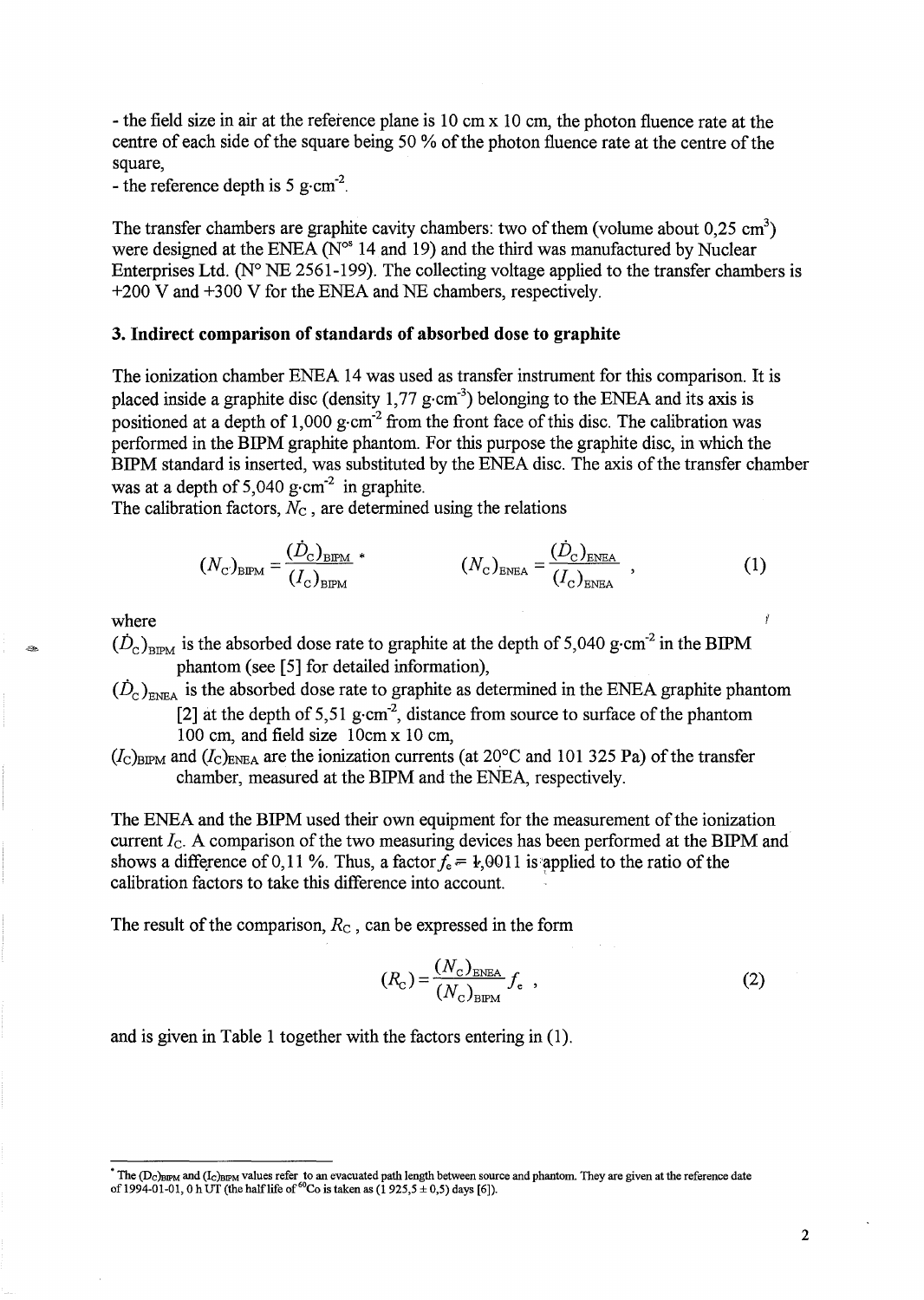|             | Depth<br>$(g \cdot cm^{-2})$ | $D_{\rm c}$<br>$(mGy·s^{-1})$ | $I_{\rm C}$<br>(pA) | $N_{\rm C}$<br>$(Gy \cdot \mu C^{-1})$ | $R_{\rm C}$ | Relative<br>uncertainty<br>$(1 \sigma, in \%)$ |
|-------------|------------------------------|-------------------------------|---------------------|----------------------------------------|-------------|------------------------------------------------|
| at the BIPM | 5,040                        | 6.4678                        | 59,056              | 109,52                                 | 0,9966      |                                                |
| at the ENEA | 5,510                        | 2,8966                        | 26,567              | 109,03                                 |             | 0,44                                           |

Table 1. Indirect comparison of ENEA and BIPM standards of absorbed dose to graphite

The various contributions to the total uncertainty in  $R<sub>C</sub>$  are given in Table 2. The ENEA statistical uncertainties reported in tables 2 and 5 refer to the reproducibility of the measurements (experimental standard deviation,  $1\sigma$ ) over a period of two years.

|                                                                   | $s_i$ | $u_i$ |
|-------------------------------------------------------------------|-------|-------|
| Determination of $(N_c)_{\text{BIPM}}$                            |       |       |
| ionometric measurement of absorbed dose rate                      |       |       |
| to graphite, at 5 g·cm <sup>-2</sup> (see [5])                    | 0,01  | 0,26  |
| interpolation on BIPM depth dose curve, $(D_{s,04} / D_s)_{BIPM}$ |       | 0,01, |
| measurement of ionization current of transfer chamber             | 0.01  | 0,02  |
| Determination of $(N_c)_{\text{\tiny ENEA}}$                      |       |       |
| calorimetric measurement of absorbed dose rate                    |       |       |
| in graphite, $(D_c)_{\text{ENFA}}$                                | 0,20  | 0,25  |
| measurement of ionization current of transfer chambers            | 0,10  | 0.07  |
| <b>Comparison conditions</b>                                      |       |       |
| measurement of depth in ENEA disc                                 |       | 0,05  |
| measurement of distance from source to chamber                    |       | 0,02  |
| difference in densities of ENEA and BIPM graphite discs           |       | 0,05  |
| Comparison result $R_C$                                           |       |       |
| by quadratic summation                                            | 0,22  | 0.38  |
| combined uncertainty                                              | 0.44  |       |

# Table 2. Estimated relative uncertainty in  $R_c$  (1 $\sigma$ , in %)

 $s_i$  = uncertainty estimated by statistical methods, type A,

 $u_i$  = uncertainty estimated by other means, type B.

-

#### 4. Indirect comparison of standards of absorbed dose to water

The indirect comparison of the standards of absorbed dose to water was performed by means of three transfer chambers, each inserted in a perspex envelope made at the ENEA, which were calibrated at the BIPM in the BIPM water phantom (30 cm x 30 cm x30 cm) and at the ENEA in the ENEA water phantom which is made of a PMMA cylinder with a thin window on its front wall. The dimensions of the ENEA phantom (diameter 48 cm, height 29 cm) are scaled with respect to the standard graphite calorimeter (and the graphite phantom) as the inverse ratio of the electron concentration in the two materials.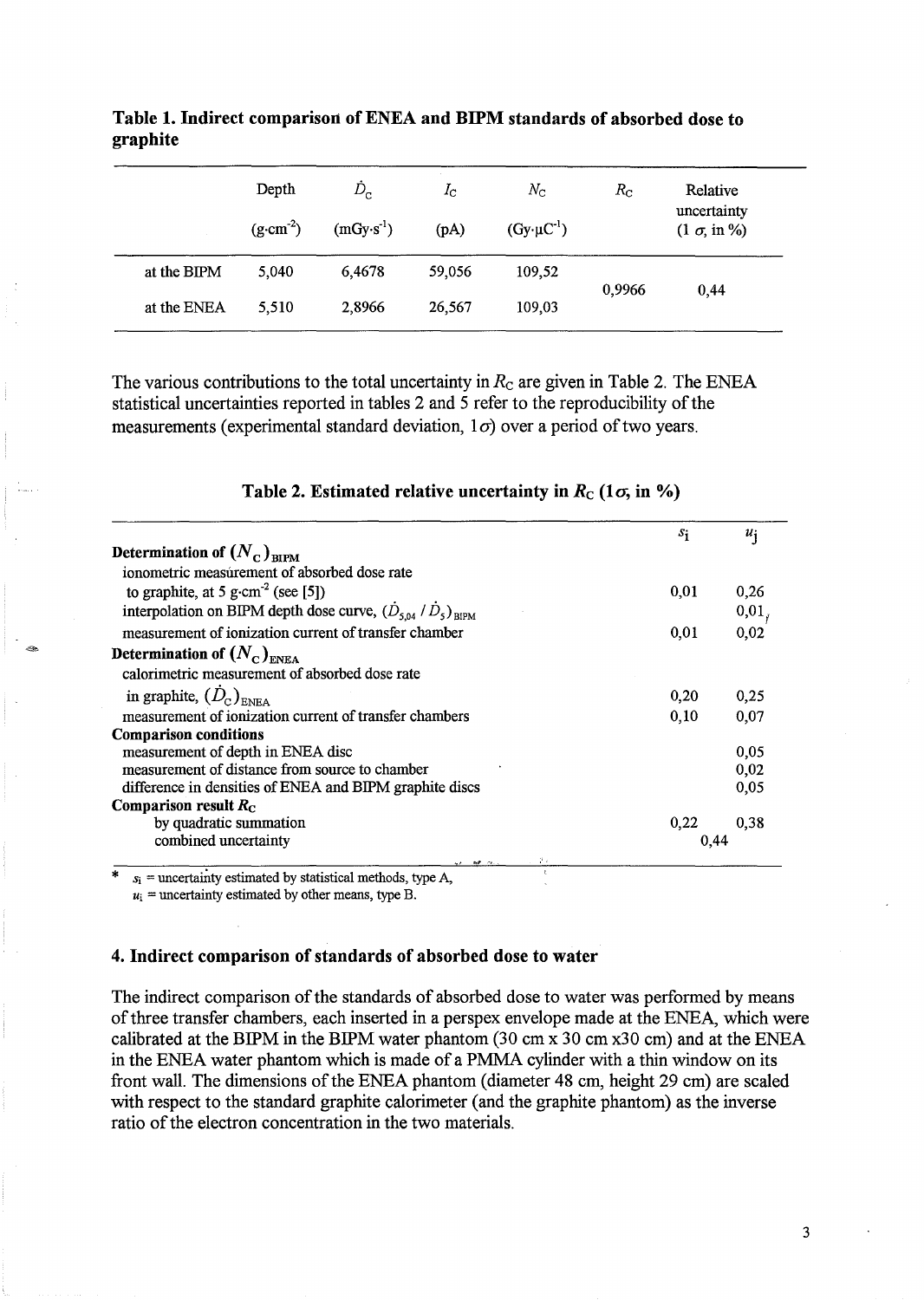The calibration factors in terms of absorbed dose to water, *Nw,* are determined using the relations

$$
(N_{\rm w})_{\rm BIPM} = \frac{(\dot{D}_{\rm w})_{\rm BIPM}}{(I_{\rm w}k_{\rm pf})_{\rm BIPM}}^* , \qquad (N_{\rm w})_{\rm ENEA} = \frac{(\dot{D}_{\rm w})_{\rm ENEA}}{(I_{\rm w})_{\rm ENEA}} , \qquad (3)
$$

where

 $(\dot{D}_{\rm w})_{\rm BIPM}$  is the absorbed dose rate to water measured by the BIPM standard at a depth d in water,

 $(I_w)_{BIPM}$  is the ionization current measured by the transfer chamber, embedded in its waterproof envelope and located in the BIPM water phantom, in the reference conditions [7],

 $k_{\text{pf}}$  is a correction factor which accounts for the non-equivalence of the perspex front face of the BIPM phantom with water [7],

 $(D_w)_{\text{ENFA}}$  is the absorbed dose rate to water determined under the reference conditions,  $(I_w)_{ENEA}$  is the ionization current measured by the transfer chamber, with its waterproof sheath, under the reference calibration conditions in the ENEA water phantom.

The physical constants and correction factors entering in the determination of the absorbed dose rate to water, together with their uncertainties, are given in [3] for the BIPM and in Table 3 for the ENEA .

Table 3. Physical constants and correction factors entering in the ENEA determination / of the absorbed dose rate in water at 5 g $\cdot$ cm<sup>-2</sup>, and estimated relative uncertainties  $(1\sigma, in \%)$ 

|                                                               | numerical | uncertainty |       |
|---------------------------------------------------------------|-----------|-------------|-------|
|                                                               | value     | $S_1$       | $u_i$ |
| <b>Physical constants</b>                                     |           |             |       |
| $(\mu_{\rm en}/\rho)_{\rm W}$ / $(\mu_{\rm en}/\rho)_{\rm C}$ | 1,113     |             | 0,20  |
| <b>Correction factors</b>                                     |           |             |       |
| $\beta_{\rm W}$ / $\beta_{\rm C}$                             | 1,009     | 0,01        | 0,10  |
| $\Phi_{\rm W}/\Phi_{\rm C}$                                   | 1,0072    | 0,05        | 0,10  |
|                                                               |           |             |       |

The calibration was performed at the depths of 5  $\ddot{\text{g}}\cdot\text{cm}^{-2}$  and 17 g $\cdot\text{cm}^{-2}$ . The  $(D_{\text{w}})_{\text{BIPM}}$  values are the means of measurements performed over a period of three months, before and after the calibration at the BIPM, with  $(\dot{D}_{\text{W}})_{\text{BIPM}} = 6,859 \text{ mGy·s}^{-1}$  and 3,791 mGy·s<sup>-1</sup> at 5,000 g·cm<sup>-2</sup> and  $17,000$  g·cm<sup>-2</sup>, respectively.

The result of the comparison is given by

$$
R_{\rm w} = \frac{(N_{\rm w})_{\rm ENIEA}}{(N_{\rm w})_{\rm BIPM}} f_{\rm e} \quad . \tag{4}
$$

Table 4 gives the result of the comparison. The various contributions to the total uncertainty in *Rw* are given in Table 5 .

<sup>•</sup> ef. footnote on page 2.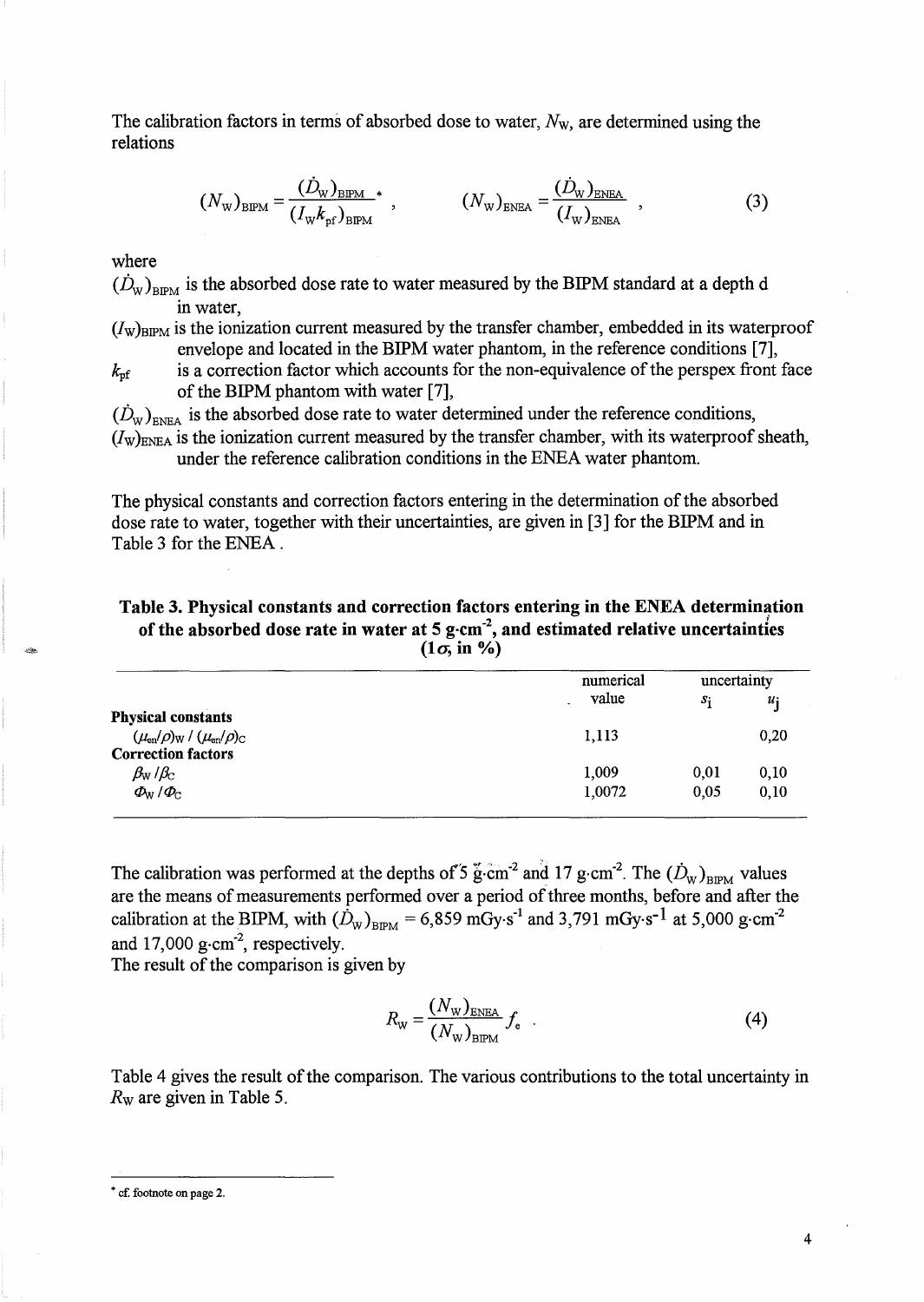| Chamber     | Depth               | $(N_{\rm W})_{\rm BIPM}$ | $(N_{\text{W}})_{\text{ENEA}}$ | $R_{\rm W}$ | Relative<br>uncertainty |
|-------------|---------------------|--------------------------|--------------------------------|-------------|-------------------------|
|             | $(g \cdot cm^{-2})$ | $(Gy \cdot \mu C^{-1})$  | $(Gy \cdot \mu C^{-1})$        |             | $(1 \sigma, in \%)$     |
| ENEA 14     | 5,000               | 123,90                   | 123,40                         | 0,9971      | 0,6                     |
| ENEA 29     | 5,000<br>17,000     | 126,56<br>126,63         | 125,90                         | 0,9959      | 0,6                     |
| NE 2561-199 | 5,000<br>17,000     | 102,70<br>102,90         | 102,34                         | 0,9976      | 0,6                     |

Table 4. Indirect comparison' of ENEA and BIPM standards of absorbed dose to water

# Table 5. Estimated relative uncertainties in the comparison result,  $R_W$  (1 $\sigma$ , in %)

|                                                                         | $s_{\rm i}$        | $u_{\mathbf{i}}$ |  |  |
|-------------------------------------------------------------------------|--------------------|------------------|--|--|
| Determination of $(N_{\rm W})_{\rm BIPM}$                               |                    |                  |  |  |
| ionometric measurement of absorbed dose rate to water,                  |                    |                  |  |  |
| $(D_{\text{w}})_{\text{RIPM}}$ , at 5 g·cm <sup>-2</sup> (see [3])*     | 0,20               | 0,35             |  |  |
| measurement of ionization current of transfer chambers                  | 0.02               | 0,02             |  |  |
| measurement of depth in water                                           |                    | 0,05             |  |  |
| Determination of $(N_{\rm W})_{\rm ENEA}$                               |                    |                  |  |  |
| calorimetric measurement of absorbed dose rate                          |                    |                  |  |  |
| to graphite, $(D_c)_{\text{ENFA}}$                                      | 0,20               | 0.25             |  |  |
| $(\mu_{en}/\rho)_{W}$ / $(\mu_{en}/\rho)_{C}$ and $\beta_{W}/\beta_{C}$ | (common with BIPM) |                  |  |  |
| $\Phi_{\rm w}/\Phi_{\rm c}$                                             | 0.05               | 0.10             |  |  |
| measurement of ionization current of the thick-walled                   |                    |                  |  |  |
| reference chamber in graphite                                           | 0,10               | 0,07             |  |  |
| in water                                                                | 0.10               | 0,05             |  |  |
| measurement of ionization current of transfer chambers                  | 0.10               | 0,05             |  |  |
| measurement of depth in water                                           |                    | 0,10             |  |  |
| Comparison result $R_W$                                                 |                    |                  |  |  |
| by quadratic summation                                                  | 0.34               | 0,47             |  |  |
| combined uncertainty                                                    | 0,58               |                  |  |  |

\* Without the uncertainties in  $\mu_{\rm cr}/\rho$  and  $\beta$  which are common to the ENEA and the BIPM.

## 5. Conclusion

wing my company of the U.S.

These comparisons show a very good agreement, of order 0,3 %, between the standards of absorbed dose of the ENEA and the BIPM,

The agreement obtained for measurement in graphite is consistent with that obtained with other calorimeters of the same type [8]. It should be noted that the gap correction, measured at the ENEA for its own standard, agrees well with the calculated value of [9].

In addition, the agreement between the measurements of absorbed dose to water is consistent with that obtained with other methods based on graphite: scaling theorem at the NPL [10] and at the BIPM [11], as well as derivation from calibration of a transfer instrument in graphite [12].